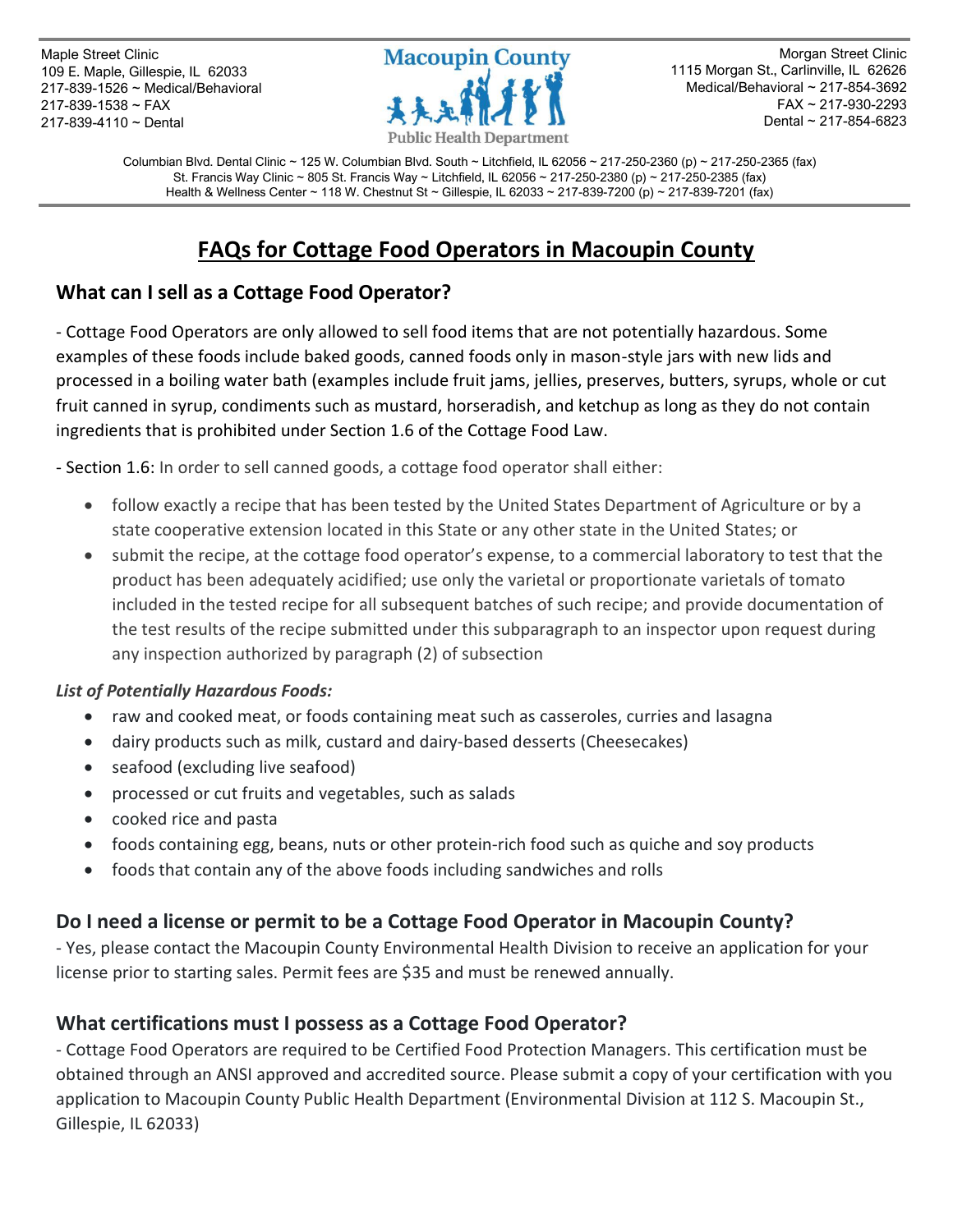# **What foods are prohibited to sell under Cottage Food Law?**

- Prohibited foods include:

- (A) meat, poultry, fish, seafood, or shellfish;
- (B) dairy, except as an ingredient in a non-potentially hazardous baked good or candy, such as caramel, or as an ingredient in frosting for baked goods, such as buttercream (as of 1/1/2022);
- (C) eggs, except as an ingredient in a non-potentially hazardous baked good or in dry noodles, or as an ingredient in baked good frosting, such as buttercream, as long as the egg is not raw;
- (D) pumpkin pies, sweet potato pies, cheesecakes, custard pies, crème pies, and pastries with potentially hazardous fillings or toppings;
- (E) garlic in oil or oil infused with garlic, except if the garlic oil is acidified; (1.6) A food is "acidified" if: acid or acid ingredients are added to it to produce a final equilibrium pH of 4.6 or below; or it is fermented to produce a final equilibrium pH of 4.6 or below. "Equilibrium pH" means the final potential of hydrogen measured in an acidified food after all the components of the food have achieved the same acidity.
- (F) canned foods, except for the following, which are allowed if they are acid/acidified and canned only in Mason-style jars with new lids. "Canned food" means food preserved in airtight, vacuum-sealed containers that are heat processed (Boiling Water Bath Canner) sufficiently to enable storing the food at normal home temperatures. Low acid canned foods are prohibited.
- (G) sprouts; "Sprout" means any seedling intended for human consumption that was produced in a manner that does not meet the definition of microgreen.
- (H) cut leafy green, except for cut leafy greens that are dehydrated, acidified, or blanched and frozen; "Leafy greens" includes iceberg lettuce; romaine lettuce; leaf lettuce; butter lettuce; baby leaf lettuce, such as immature lettuce or leafy green; escarole; endive; spring mix; spinach; cabbage; kale; arugula; and chard. "Leafy greens" does not include microgreens or herbs such as cilantro or parsley. "Microgreen" means an edible plan seedling grown in soil or substrate and harvested above the soil or substrate line.
- (I) cut or pureed fresh tomato or melon;
- (J) dehydrated tomato or melon;
- (K) frozen cut melon;
- (L) wild-harvested, non-cultivated mushrooms; or
- (M)alcoholic beverages; or
- (N) kombucha (fermented tea).

NOTE: Although eggs, milk and dairy products are not allowed, used as ingredients for the allowed foods – is acceptable.

# **Does the food I produce need to be labeled and if so, what needs to be included in the label?**

- Yes, a label is required to be on the food products. The label should include the following statement, "*This product was produced in a home kitchen not inspected by a health department that may also process common food allergens. If you have safety concerns, contact your local health department".*

- Other labeling requirements are provided below:

- The name and address of the cottage food operation (not a Post Office Box) no out of state operations.
- The common or usual name of the food product.